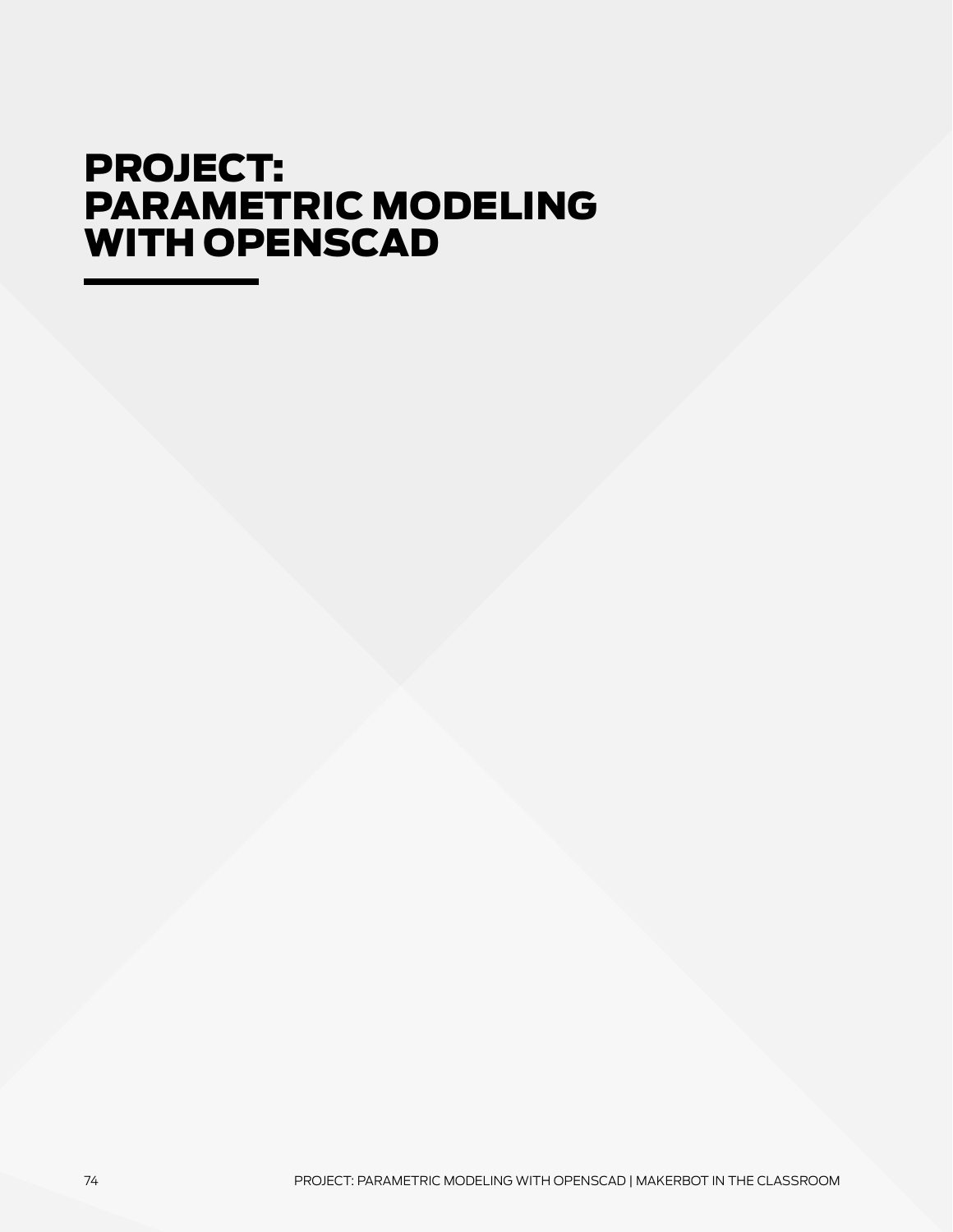# LEARN TO CODE FOR 3D PRINTING: MAKE A NAMETAG

#### **BACKGROUND**

In this project, students will learn and apply basic programming skills with the OpenSCAD language to style and customize a nametag. Visually, OpenSCAD is different from other types of 3D modeling programs. It's a simple declarative computer language that was built specifically for designing 3D printable models. By modifying existing OpenSCAD code for a wavy nametag, students will explore parameters, dimensions, "for" loops, translations, and boolean operations.

This project is suitable for all grades and ages, with no previous coding experience required. It can also be scaled up for more advanced students to explore the principles of geometry, trigonometry, and calculus.

#### **SCOPE**

Students will learn how to write basic code to generate objects with the OpenSCAD language. Once comfortable, they'll explore a sample coding project that prompts them to discover how changing different variables affects their 3D model. Finally, they'll add their own unique variables and functions to further customize a nametag.

#### Project Outline

**Investigate:** Parametric and Customizable Models **Explore:** Modeling with OpenSCAD Code **Create:** Customize a Nametag Using OpenSCAD Code **Create:** Write OpenSCAD Code from Scratch to Design a Model **Further Activities:** Customizer, Trigonometry, and Calculus

#### Logistics

- Technology
	- MakerBot Replicator
- Suggested print time: 20–35 minutes per nametag
	- Computers with OpenSCAD and MakerBot Desktop installed
- [Download OpenSCAD at www.openscad.org.](http://www.openscad.org) This project requires OpenSCAD version 2015.03 or higher.
- Fully commented code for this lesson is in the file **MakerBot\_NametagCode\_Project.scad**, [downloadable from the MakerBot Learning account](https://www.thingiverse.com/MakerBotLearning/about) on Thingiverse.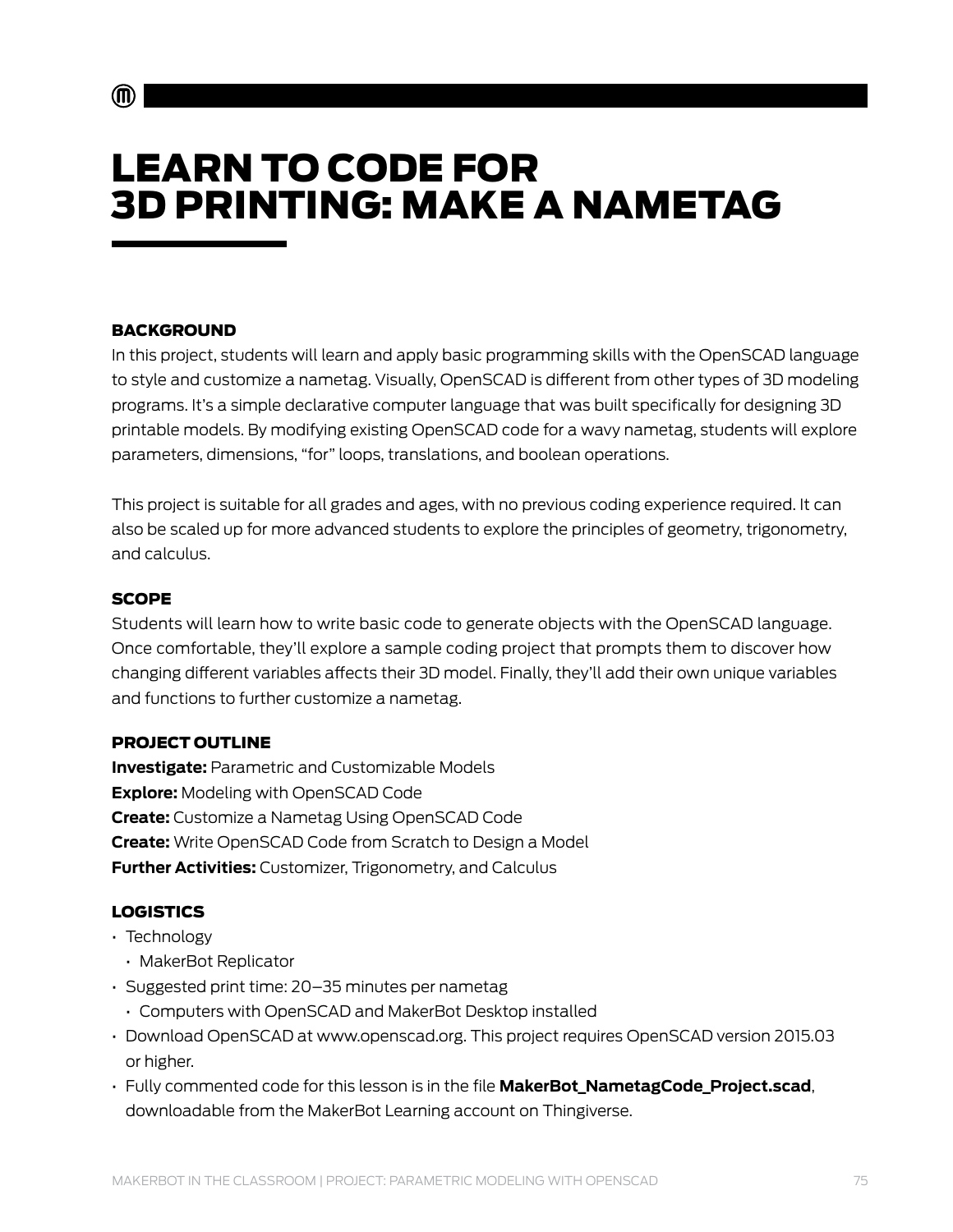• For an easier variant of this project, or as a backup in case of local technology issues, the nametag design can be accessed from the MakerBot Learning account on Thingiverse. By selecting **Open in Customizer** from this link, the students can design their own nametags without having to interact with the code itself.

#### Learning Objectives

#### **General**

- Confidence writing basic code with simple parameters
- Understanding measurement and dimensions

#### **3D Design (Parametric Modeling)**

- Modifying parameters
- Basic OpenSCAD code
- Translation

#### **TERMINOLOGY**

- **Variable:** Symbol that signifies a value that can be fixed or changed depending on its definition
- **Function:** A body of code that returns a value or action
- **Parameter:** A variable within a set boundary
- **Facets:** Flat surfaces that make up the outside of an object. The more facets, the smoother the object.
- **Debug:** To search for and fix incorrect portions of code
- **Customizer:** Program built into Thingiverse.com that allows OpenSCAD files to be uploaded as user-editable models
- **Render:** To generate an output based on code written. In OpenSCAD, the render output is a solid object.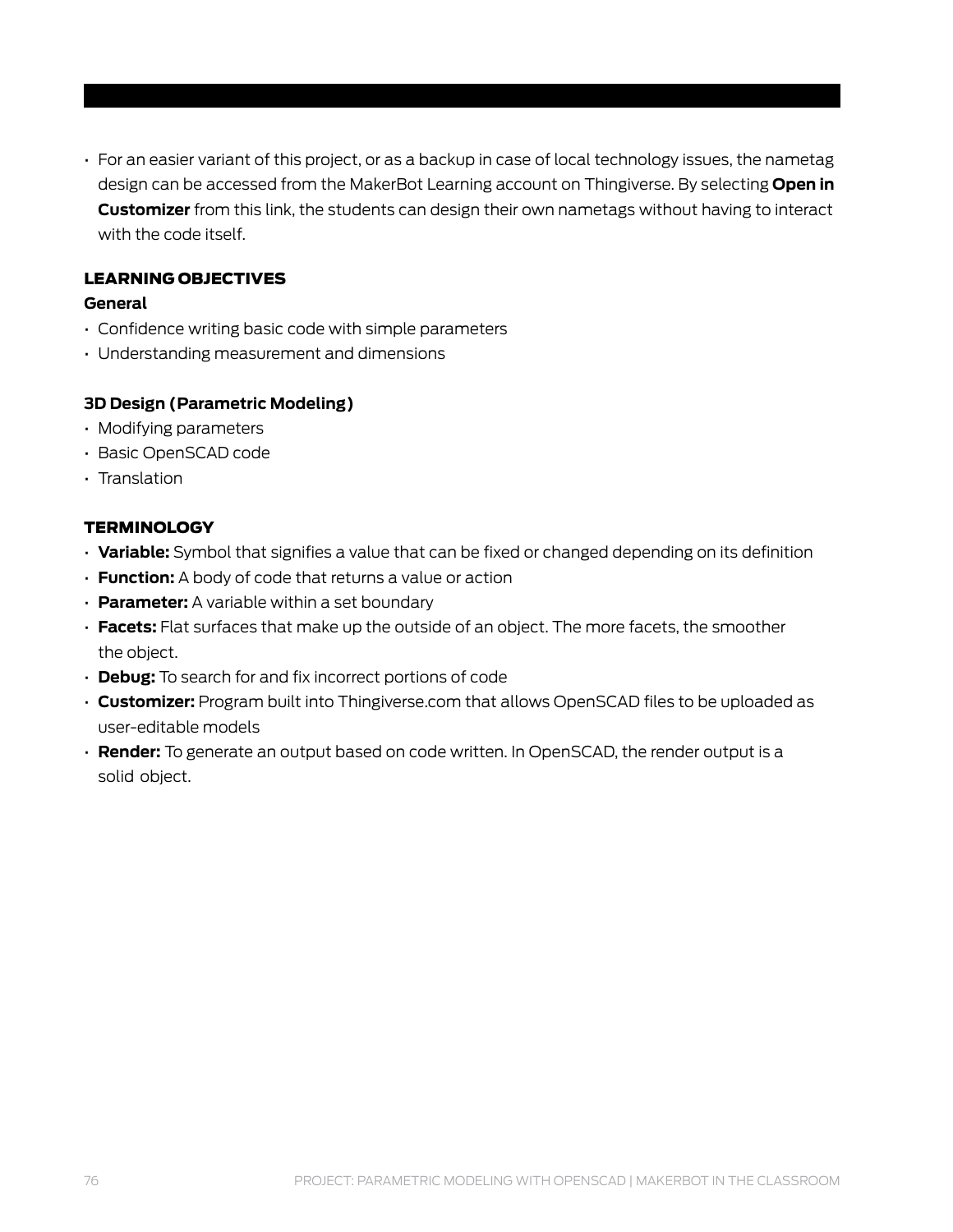## INVESTIGATE: Parametric and Customizable Models

 $\textcircled{\tiny{\textsf{m}}}$ 

One of the advantages of designing models with code is that you can make them **parametric**. This means you can have elements in your model that are easy to change, like the space between two parts or the length of a lever. The design process is all about iteration: you design something, try to print it in real life, learn from your model, redesign your model, and repeat. Parametric models help shorten the design process.

Before you get started with your own code, take a look at some of the customizable models on **Thingiverse**. Each customizable model was designed with OpenSCAD code that was then put into MakerBot Customizer, which provides an easy user interface for modifying parameters in the model.

- Go to **[www.thingiverse.com](http://www.thingiverse.com)**. Select the **Explore** tab and then choose **Customizable Things**. You'll see a wide variety of models that Thingiverse users have contributed.
- If desired, change the second category from **All** to another one, for example **Toys and Games**.
- Now choose something for the third category, for example, **Dice**. Many people have contributed models to **Thingiverse** for customizable dice! Choose one of the models, and once the model is open, press the button that says **Open in Customizer**.
- Within **Customizer**, you'll be able to modify whatever parameters the designer has made parametric, or changeable, in their model. Each model will have different parameters that will vary based on what the designer has enabled. Play around with **Customizer**; every time you choose or change a value on the left interface, the picture on the right will update to reflect your changes.
- You can also look at the code that the designer used to make their model by clicking on the **View Source** button that's under the picture of the model in **Customizer**. Some models are made with very complicated code, and some are surprisingly simple.
- Investigate two or three other customizable models of different types, changing parameters and peeking at the code for each one. There is great power, flexibility, and variety in designing with code. What would you design with this type of tool?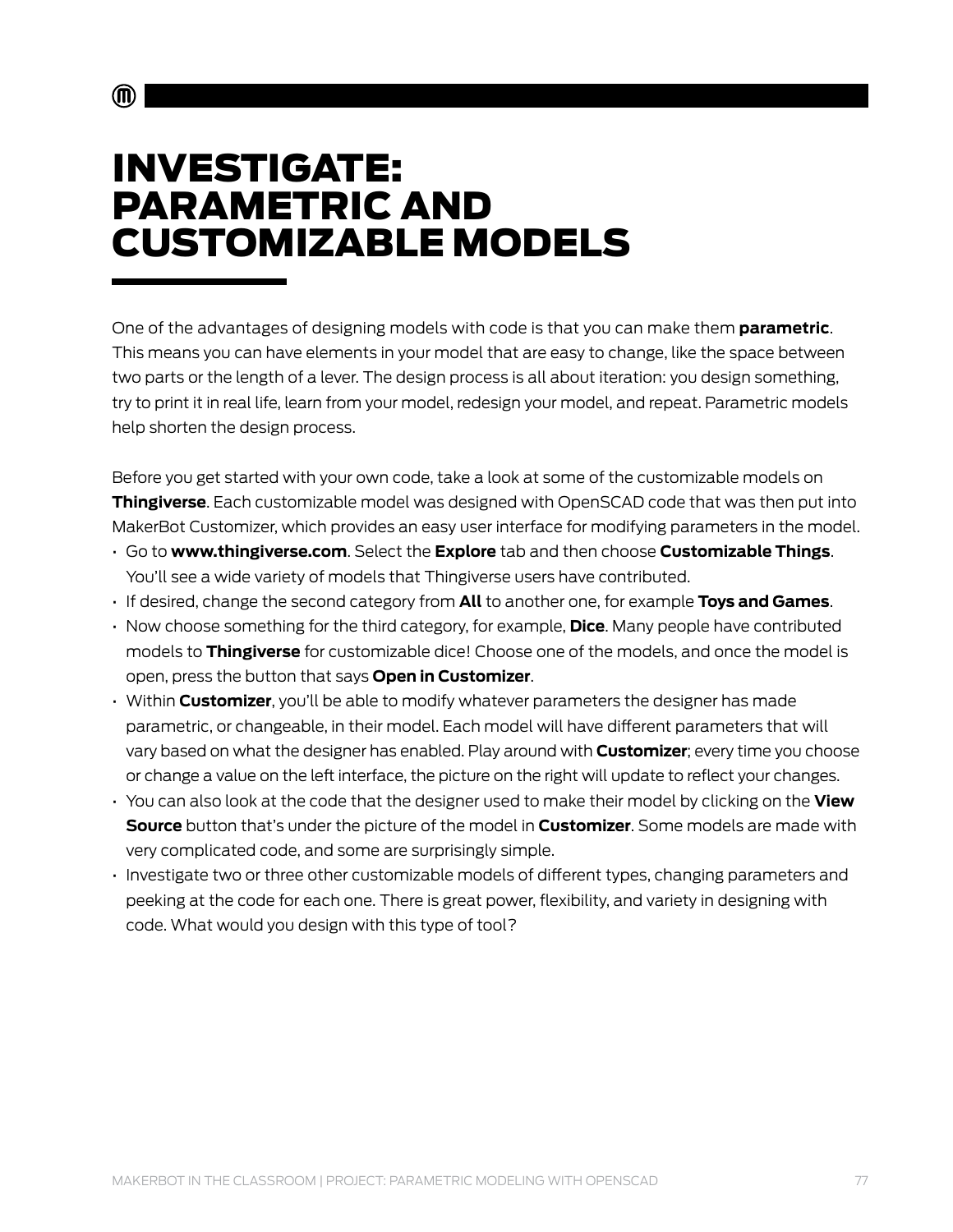# EXPLORE: MODELING WITH OPENSCAD CODE

When you open the OpenSCAD software, you'll see a window like the one shown. The basic workflow is to type code into the **editor window** on the left, press **F5 on a PC (or Function-F5 on a Mac)** to compile the code, and then look in the **view area window** on the right to see the result. A small **console log** at the bottom right will display output notes and sometimes error messages. You can use the mouse to navigate in the **view area**. Follow the steps in this section to get comfortable with how OpenSCAD works.



 $\mathbf{m}$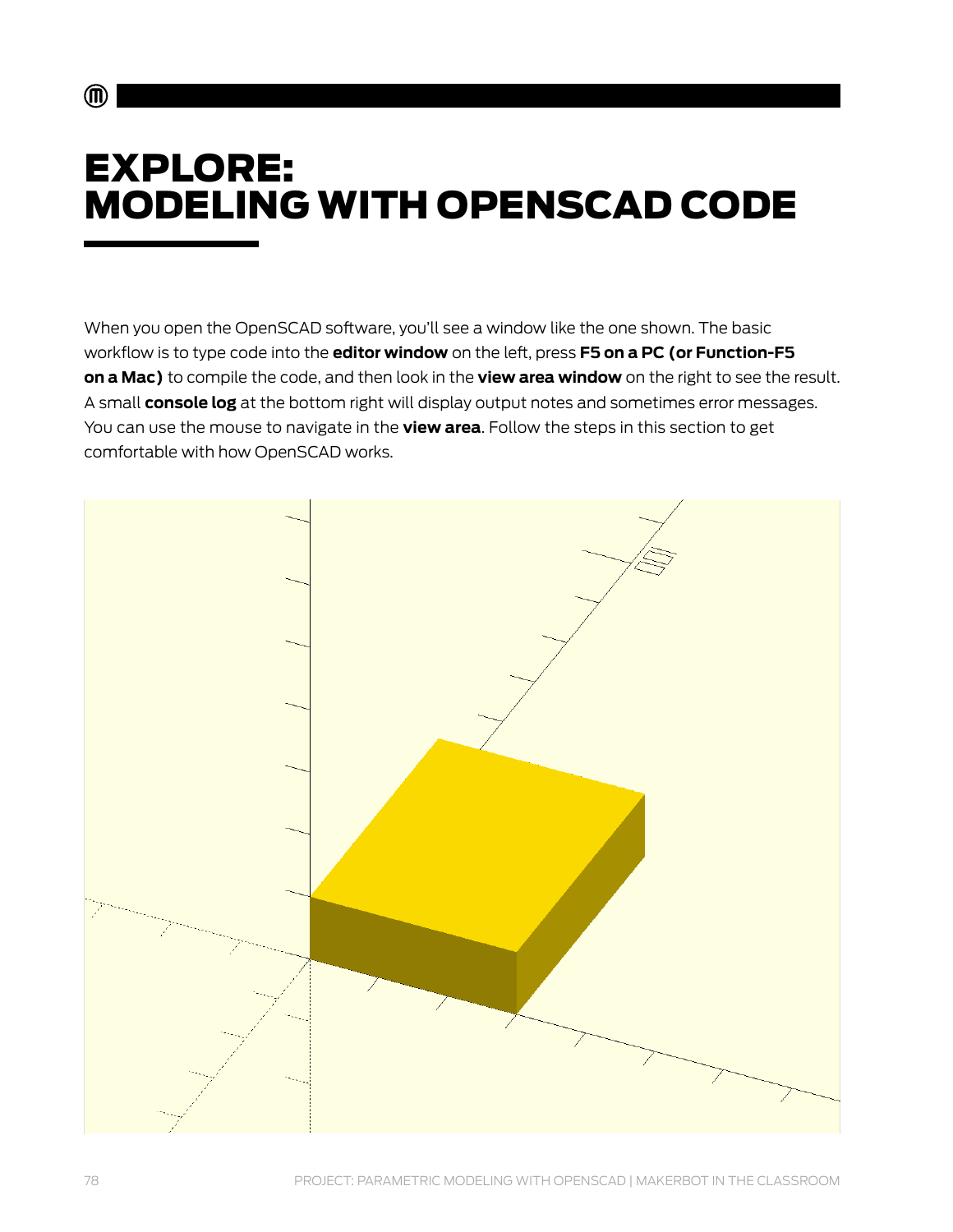#### Interface:

- **1. Editor window**  Type code here to define your model
- **2. System options** Save your file, undo/redo actions, and format your code
- **3. Model options Preview**, **Render**, and **Export STL** files from this menu
- **4. View area**  Displays the model defined in the editor window
- **5. View menu**  Change your viewing angle using your mouse or the buttons in this menu
- **6. Console**  Displays output notes and error messages



#### Step 1: Type and compile your first OpenSCAD command

- Type **cube([30,40,10]);** in the editor window. Be sure to type it exactly as written.
- Press **F5** (or **Function-F5**) to see the resulting cuboid. As an alternative to using F5, you can use the **Preview** button in the **Model Options** menu.
- If your axes and/or scale markers are not visible, turn them on from the **View** menu.
- Notice that the cuboid is **30 mm** in the **x-direction**, **40 mm in the y-direction**, and **10 mm** the **z-direction**.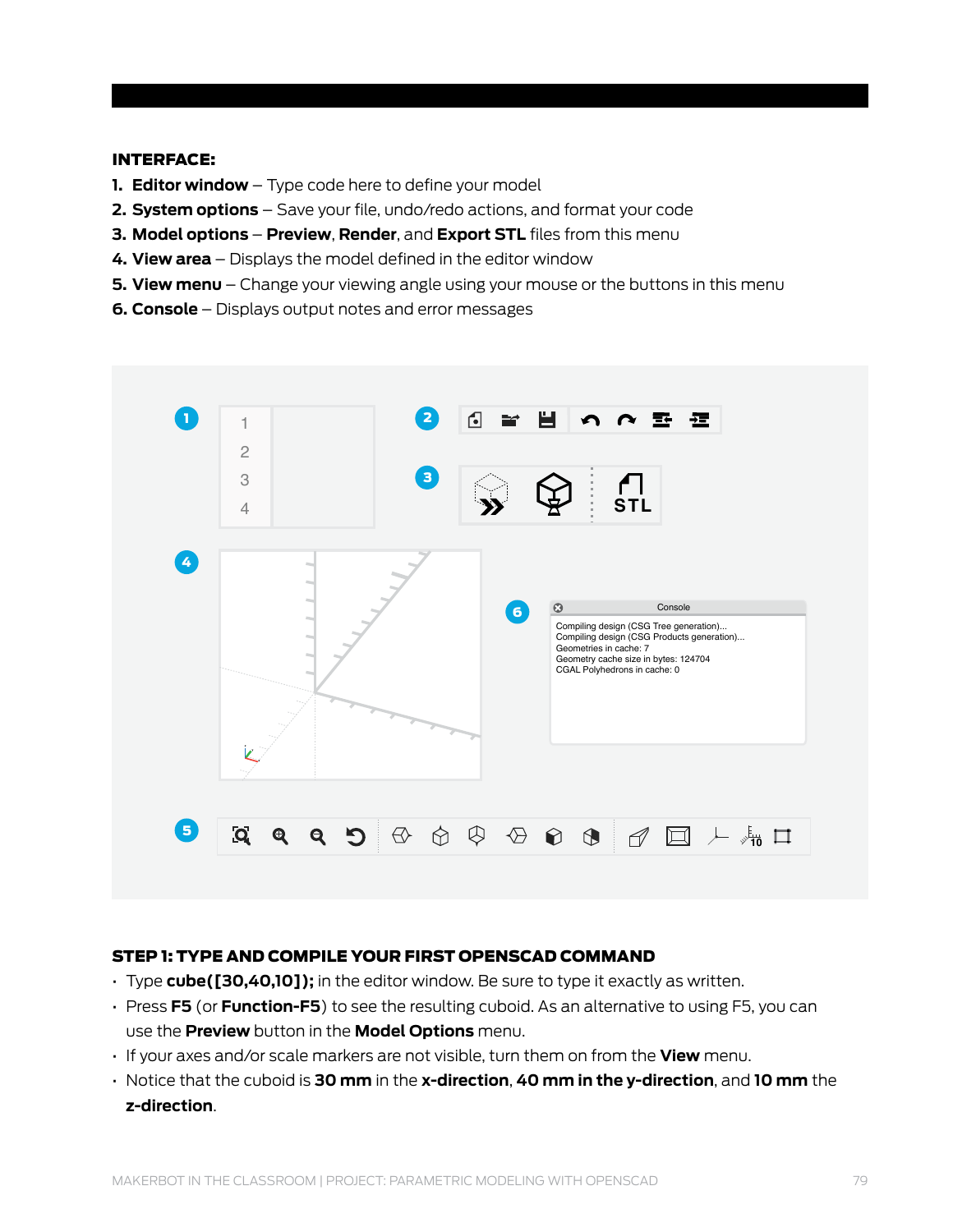#### Step 2: Navigate around the object in the View Area.

- **Orbit** – *Left-click and drag* to orbit around the model.
- **Pan** *Right-click and drag* to move the view around.
- **Zoom** *Scroll the mouse wheel* up and down.

#### Step 3: Get comfortable with basic OpenSCAD primitives.

- Try typing the **primitives** commands in the table below into your OpenSCAD editor window and then press **F5** (or **Function-F5**) to see what happens.
- Experiment with modifying the code to get a feel for how the commands work.

| <b>CODE EXAMPLE</b>            | <b>WHAT THE CODE DOES</b>    | <b>NOTES</b>                    |
|--------------------------------|------------------------------|---------------------------------|
| cube(30);                      | Creates a cube centered      | The semicolon tells             |
|                                | at the origin with all sides | OpenSCAD to draw the            |
|                                | of length 30mm.              | object. You'll need one at      |
|                                |                              | the end of many of your         |
|                                |                              | lines of code.                  |
| cube([30,40,10]);              | Creates a cuboid with one    | The square brackets denote      |
|                                | of its corners at the origin | [x,y,z] coordinates. The round  |
|                                | and side lengths of 30       | brackets (parentheses) pass     |
|                                | mm, 40 mm, and 10 mm.        | information to the cube         |
|                                |                              | command.                        |
| cube([30,40,10], center=true); | Creates the same cuboid as   | Sometimes one type of           |
|                                | above but with the center    | centering is more convenient    |
|                                | of the cube at the origin.   | than another.                   |
| sphere(20, \$fn=24);           | Creates a sphere with        | Increasing the number of        |
|                                | radius 20mm, centered        | facets makes a smoother         |
|                                | at the origin, and with 24   | sphere, but can make your       |
|                                | facets around the equator.   | code take longer to compile.    |
| cylinder(h=20, r=10, \$fn=40); | Creates a cylinder with      | Try setting $$fn=6$ or $$fn=4;$ |
|                                | height 20mm and radius       | with a low                      |
|                                | 10mm, centered at the        | number of facets so your        |
|                                | origin, and with 40 facets   | cylinder can be a hexagonal     |
|                                | around the equator.          | or square prism.                |
| cylinder(h=20, r1=10, r2=5);   | Creates a truncated cone     | Note that when you don't        |
|                                | with height 20mm, lower      | specify \$fn, OpenSCAD          |
|                                | radius 10mm, and upper       | uses a default value.           |
|                                | radius 5mm, centered at      |                                 |
|                                | the origin.                  |                                 |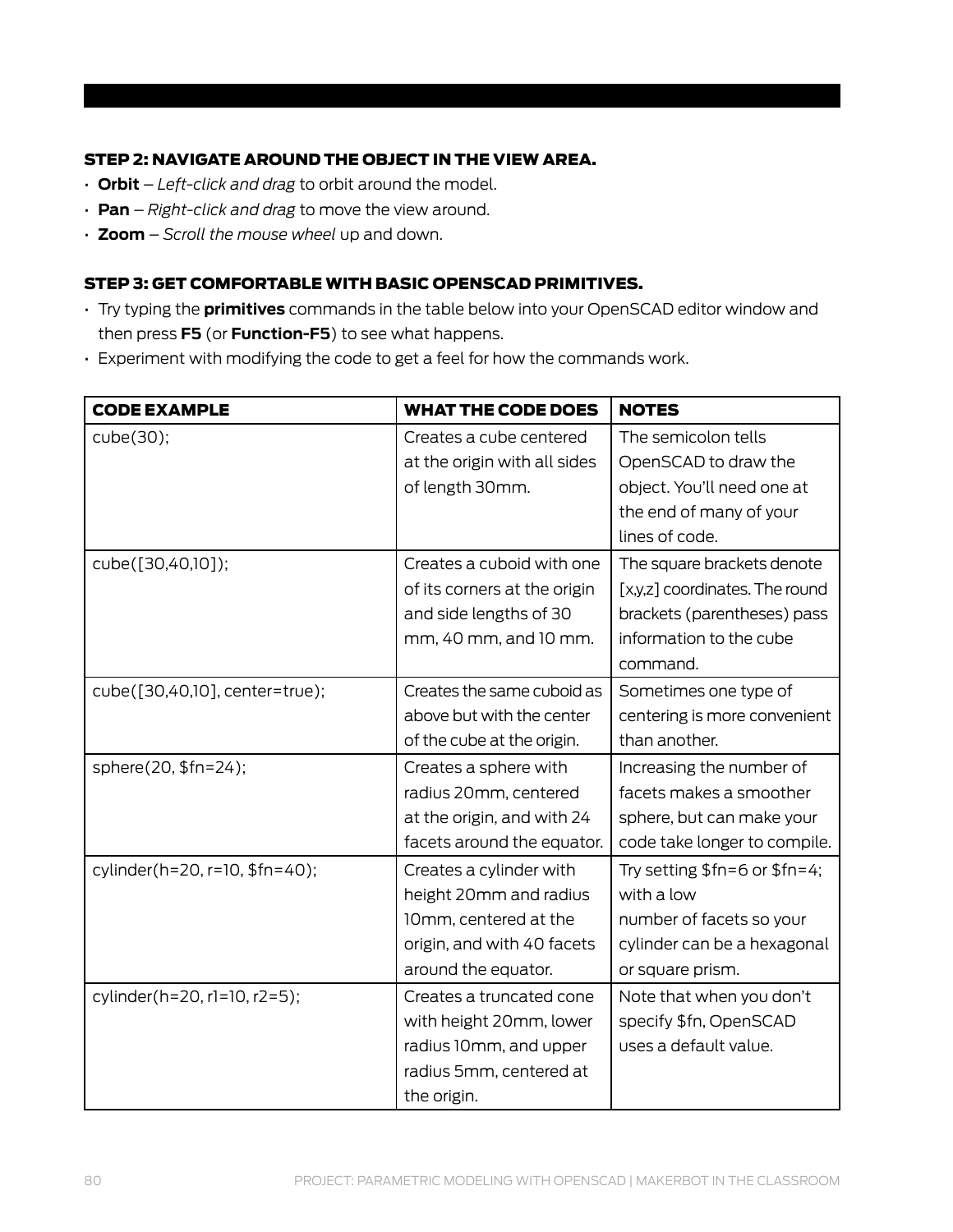#### Step 4: Get comfortable with basic OpenSCAD modifiers.

OpenSCAD also has commands for moving, scaling, extruding, and combining primitives. These are powerful tools for turning primitives into complete designs.

- Try typing the code snippets below into the **editor window**, and press **F5** (or **Function-F5**) to see what happens.
- Experiment with modifying the code to get a feel for what the commands can do.

| <b>CODE EXAMPLE</b>            | <b>WHAT THE CODE DOES</b>     | <b>NOTES</b>                  |
|--------------------------------|-------------------------------|-------------------------------|
| translate([-20,0,30])          | Creates a 20mm cube           | The translate command         |
| cube(20, center=true);         | centered at the origin, and   | modifies whatever primitive   |
|                                | then shifts the location of   | immediately follows it in the |
|                                | that cube -20 mm in the       | code. Note that translate     |
|                                | x-direction and 30 mm in      | itself doesn't get drawn,     |
|                                | the z-direction               | so it has no semicolon.       |
| rotate(45, [0,1,0])            | Creates a 20mm cube           | You may want to left-drag     |
| cube(20, center=true);         | centered at the origin, and   | in the view area to look      |
|                                | then rotates that cube 45     | around the object and see     |
|                                | degrees around the y-axis     | how it was rotated.           |
|                                | (along the vector $[0,1,0]$ ) |                               |
| linear_extrude(h=20)           | Creates a "circle" of radius  | Notice the use of the 2D      |
| circle(20, \$fn=6);            | 20 mm with only six           | primitive circle. The         |
|                                | facets (in other words,       | command linear_extrude        |
|                                | a hexagon), and then          | only works on 2D objects.     |
|                                | extrudes that shape           |                               |
|                                | upward for 20 mm.             |                               |
| linear_extrude(h=20, twist=60) | Creates the same              | The linear_extrude            |
| circle(20, \$fn=6);            | "hexagon-circle" with         | command is a modifier,        |
|                                | radius 20mm, and then         | not a primitive, so it does   |
|                                | extrudes that shape           | not need a semicolon.         |
|                                | upwards for 20mm while        |                               |
|                                | rotating a total of 60        |                               |
|                                | degrees.                      |                               |
| difference(){                  | Create a 20 mm cube and       | The difference command        |
| cube(20, center=true);         | then remove a cylinder        | draws the first object and    |
| translate $([0,0,-20])$        | shape from it. The cylinder   | then subtracts every other    |
| cylinder( $h=50$ , $r=8$ );    | is translated downward        | listed object from the first. |
| }                              | so it penetrates through      |                               |
|                                | the cube.                     |                               |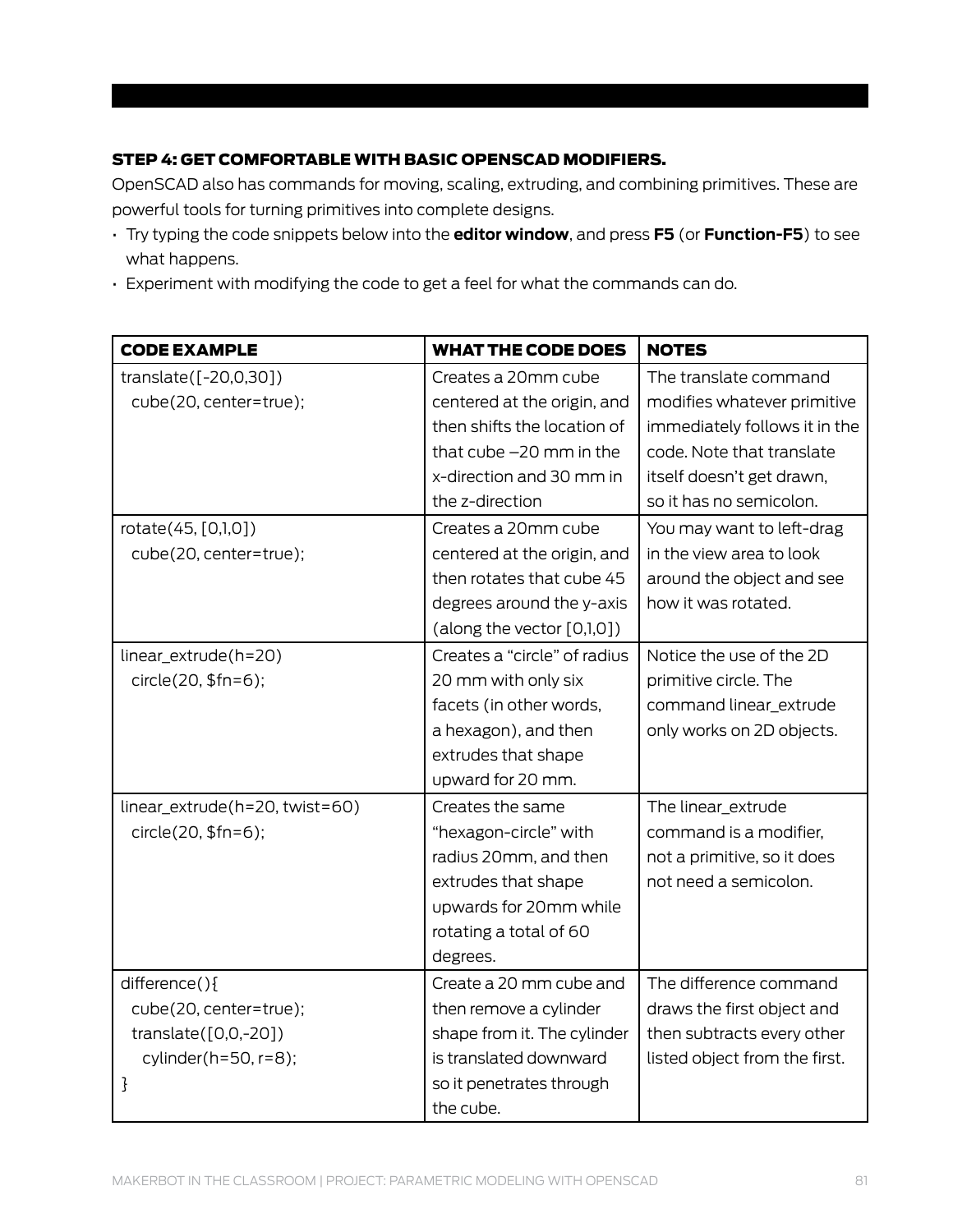#### Step 5: Make simple objects with OpenSCAD code.

Now use the code above to make some basic objects. See how many of the following objects you can make with OpenSCAD code. Remember to press **F5** (or **Function-F5**) after each update to your code so you can see the result.

- A 30 mm sphere that's shifted –10 mm in the x-direction, 40 mm in the y-direction, and 15 mm in the z-direction.
- A cuboid that measures 10 mm in the x-direction, 100 mm in the y-direction, and 5 mm in the z-direction.
- Two cylinders that intersect at right angles to each other.
- A pointy cone shape with another pointy cone shape underneath it in the opposite direction (like two ice-cream cones stuck together around their rims).
- A box with holes in each of its sides. You can use three cylinders to form the holes. Can you align the holes exactly to the center?
- An octagonal prism that twists 30 degrees from its base to its top.
- An open box with three small spheres inside it.
- A snowman!

#### Step 6: Explore more with online OpenSCAD tutorials and documentation.

- David Dobervich's *[OpenSCAD Tutorial #1](https://www.youtube.com/watch?v=eq5ObNeiAUw)* video on YouTube
- Patrick Conner's *[Welcome to OpenSCAD](https://www.youtube.com/watch?v=vM1W0IjVrJo)* video on YouTube
- [OpenSCAD documentation, Cheat Sheet, and list of Getting Started Tutorials](http://www.openscad.org/documentation.html) <http://www.openscad.org/documentation.html>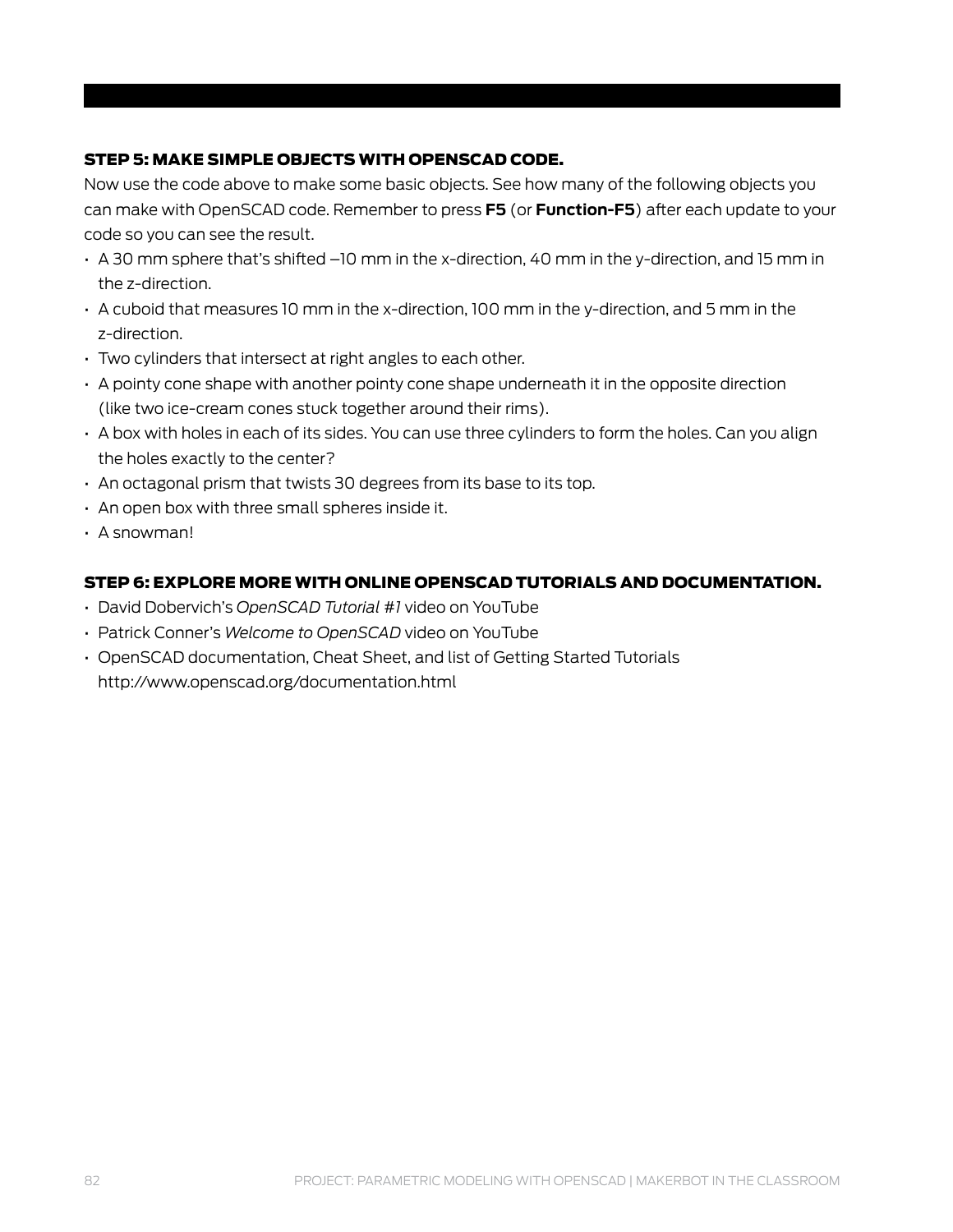## **CREATE:** CUSTOMIZE A NAME TAG USING OPENSCAD CODE

 $\mathbf{C}$ 

In this project, you'll design and 3D print a wavy-bordered nametag by modifying parameters in OpenSCAD code. You'll also dive into the code and learn how these parameters create the nametag design. Advanced students may want to change the code itself to create even more varied designs.

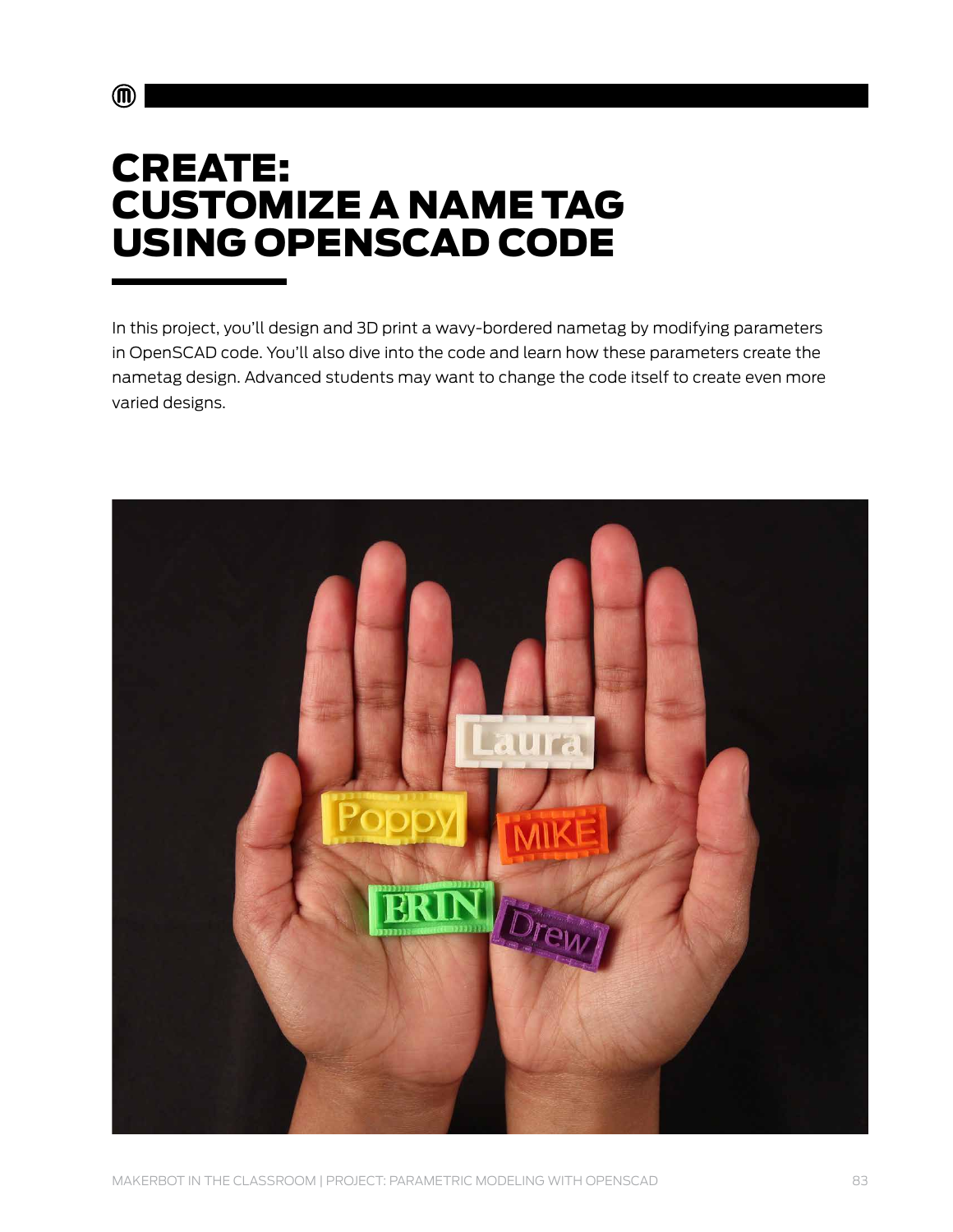#### Step 1: Try to figure out what the code is doing.

Fully commented code for this lesson is [downloadable from the MakerBot Learning account](https://www.thingiverse.com/MakerBotLearning/about) on Thingiverse.

Open the file **MakerBot\_NametagCode\_Project.scad** from MakerBot Learning on Thingiverse and look through the code in the **editor** window.

Don't type or change anything yet; just scroll through, look at the text, and try to figure out what might be going on in the code. The code should look something like the image below.



#### **Discussion**

- In groups, discuss the code among yourselves, sharing ideas about what each part of the code might be for.
- Each group should write down at least three ideas to share with the class.
- Discuss each group's ideas as a class, trying to decode the code together.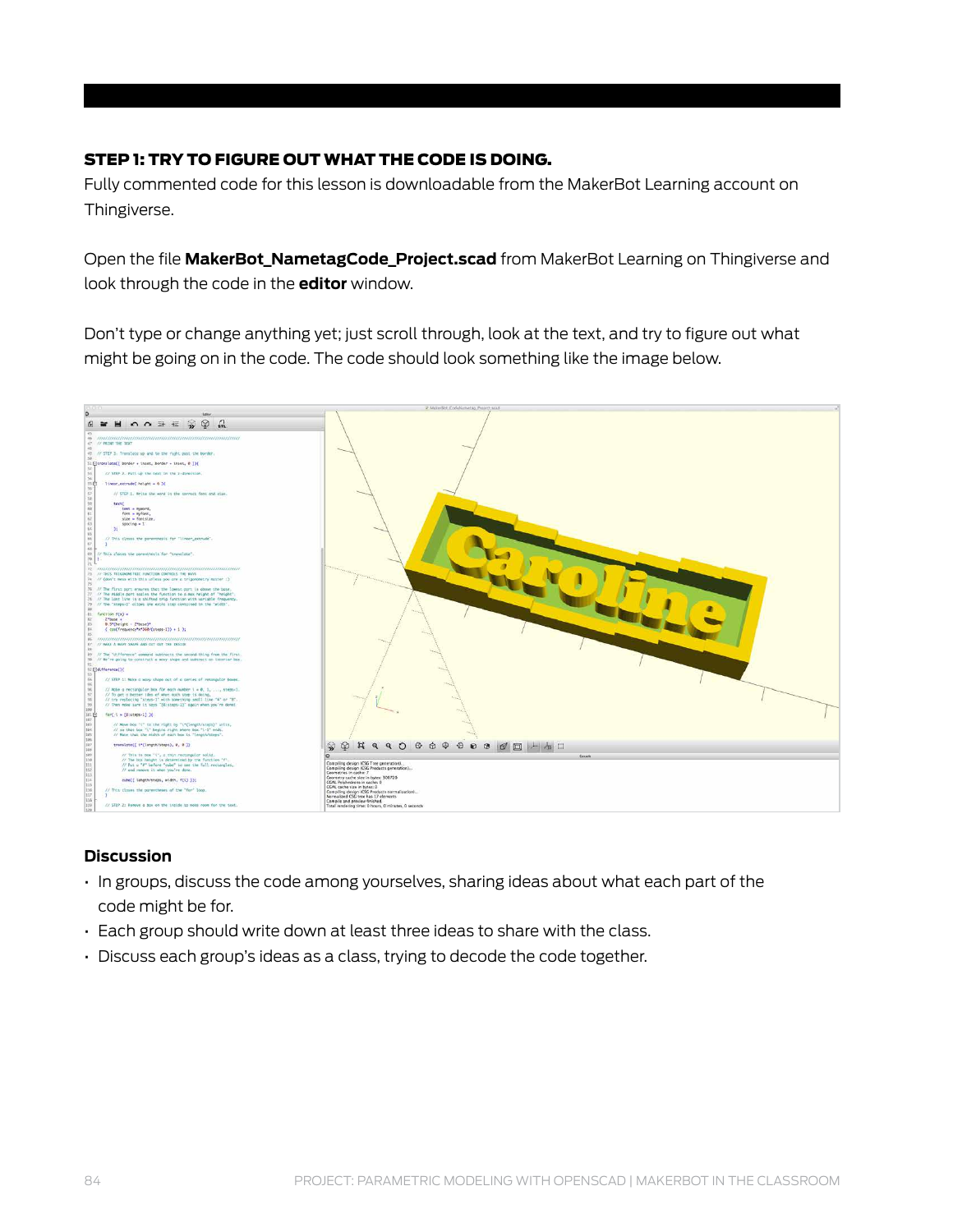#### Step 2: Modify text and font parameters

Near the top of the code are three sets of parameters that students can use to customize their nametag. The first set of parameters concerns the text, font, and font size of the nametag:

// TEXT AND FONT myword = "Caroline"; myfont="Phosphate:style=Inline"; fontsize =  $8$ :

You can choose to use your name or word in **myword**, but keep in mind that longer names and words will take longer to 3D print. The **myfont** parameter uses the font names of the fonts installed on your local system. Use the **Help / Font List** pull-down menu to obtain a list of your available fonts. You can drag and drop font names directly from this list into your OpenSCAD code or copy/paste into the code. You should not change **fontsize** unless the student chooses a particularly large or small font shape.

Remember that after each change, you must press **F5** (or **Function-F5**) or the **preview icon** to see the updated result in the **view area**. Compiling errors at this stage are usually due to lost quotation marks, missing semicolons, and incorrectly spelled font names.

#### Step 3: Adjust dimensions to match the text

The next set of parameters sets the overall size of the nametag:

// TOTAL DIMENSIONS length  $= 56$ ; width  $= 15$ : height =  $8$ ;

The **length** and **width** parameters will have to be adjusted depending on the size and length of your word choices in the previous step. The **height** parameter determines the height of the tallest part of the border wave. Compiling errors at this stage are usually due to lost semicolons.

#### Step 4: Style the wave of the nametag border

The final set of parameters determines the style of the wavy border around the outside of the nametag:

// BORDER CURVE STYLE frequency  $= 1$ ; steps  $= 8$ ; border  $= 2$ :  $inset = 2$ :  $base = 2$ ;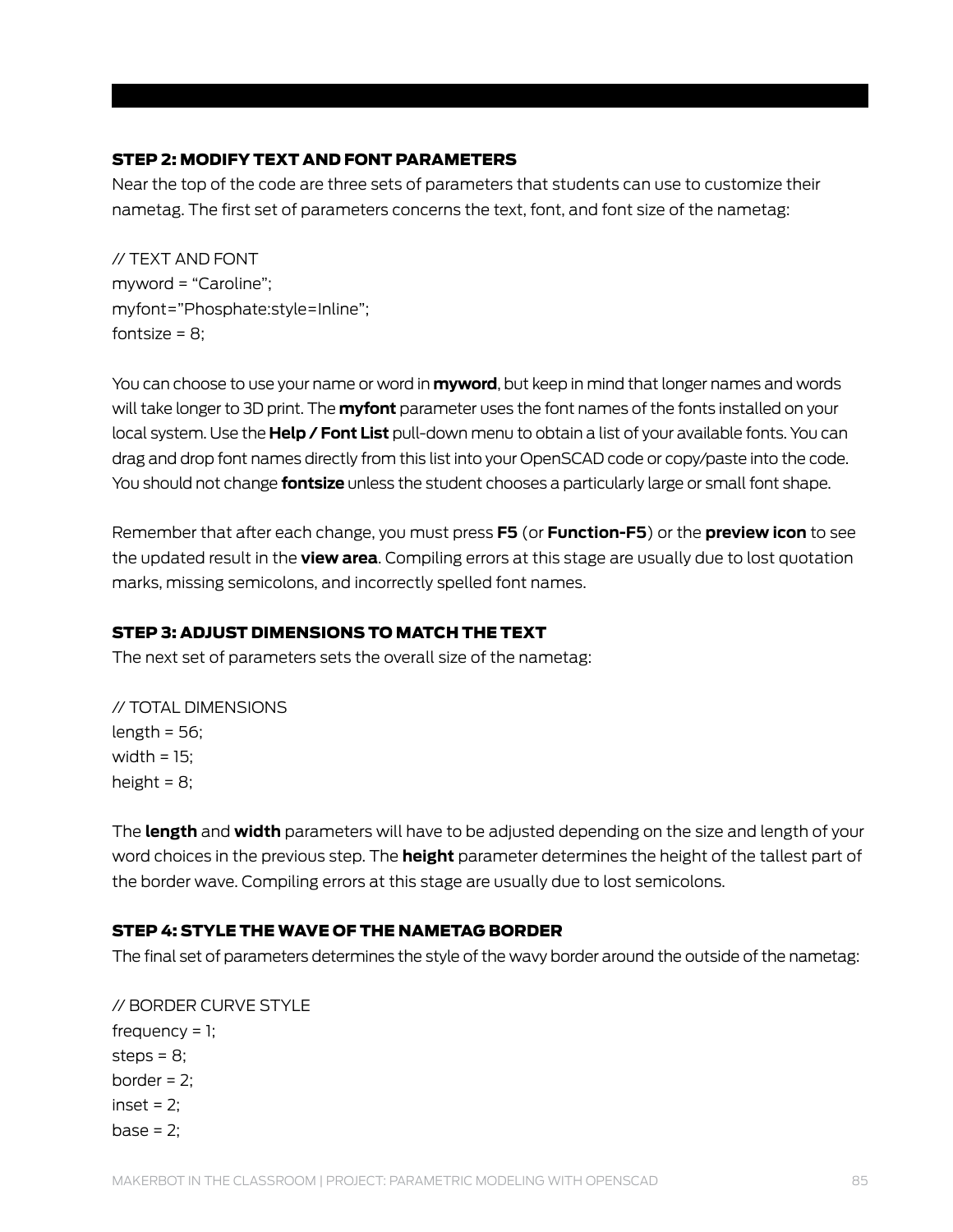The wavy border's shape is determined by a trigonometric function, but you do not need to know any trigonometry to modify these parameters. The **frequency** parameter changes the number of waves. The **steps** parameter controls the number of times the wave height changes; lower values make stair-step shapes and higher values make smoother curves. You'll likely not need to change the **border**, **inset**, or **base** parameters, but feel free to explore adjusting them to see what happens.



#### Step 5: Create a new parameter for text height

So far, you've just been modifying existing parameters in the OpenSCAD code. In this step, you'll create a new modifiable parameter. Look at the second section of the code, below the //PRINT THE TEXT comment on line 47. Notice that the code is read in reverse order: First the 2D text is created, then the letters are extruded upward, then the extruded letters are shifted up and to the right so they do not intersect the border.

- Determine the part of the code that controls the height of the letters, and figure out what to change to make the letters shorter or taller. (Hint: The text height starts out set to 6 mm.)
- Replace the numerical value on line 55 with a named parameter called **textheight**.
- Add a parameter definition to the top of the document on line 23 by typing **textheight = 6;**
- Now you can modify the text height by changing the value of this parameter on line 23.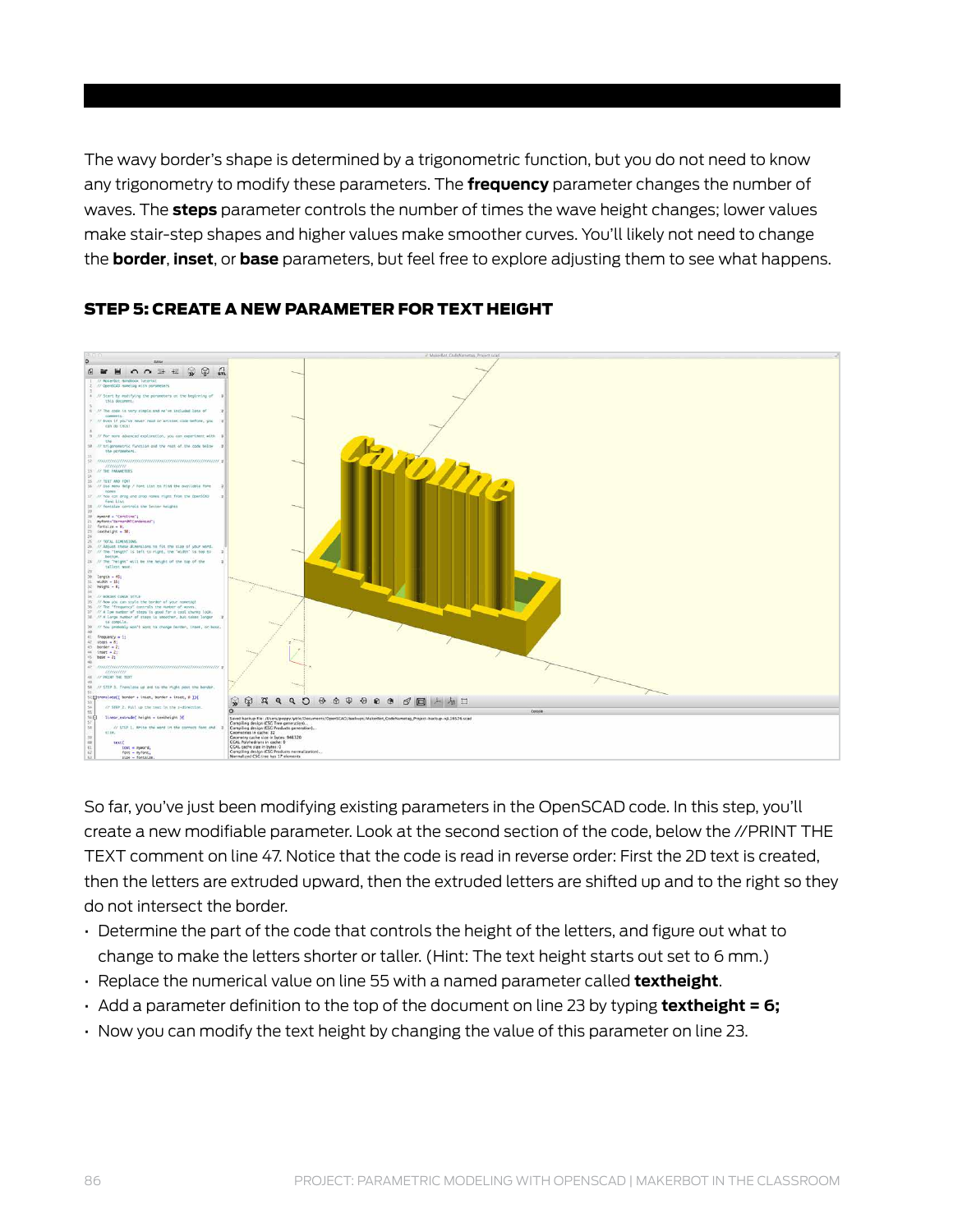#### Step 6: Create a new parameter for character spacing.

Now repeat the same process to add a new parameter called **myspacing** that controls the amount of space between the characters of the printed name.

- Try to find the place where a **myspacing** parameter would go in the code. (Hint: it's part of the **text** command and it starts out set to 1.)
- Once this parameter is set up, modify its value to adjust the character spacing to your liking. The default value of 1 represents normal spacing. Note that even small changes like modifying to 1.2 or .9 can change the spacing considerably.
- You may have to readjust the **width** of the nametag if the student makes substantial changes to the **myspacing** parameter.

#### Step 7: Output an STL mesh for 3D printing.

Once you're done designing your nametag, export the designs to **STL** files for 3D printing:

- First, to be safe, save your OpenSCAD code file and/or write down notes about the values of the parameters you chose in your design. The exported **STL** file will not save or record those numerical values, and if there's a problem with an **STL** file, it's good to have a way to reconstruct the basic design again.
- To generate a 3D mesh suitable for printing, press **F6** (or **Function-F6**) or use the **Render** button. This process can take a lot longer than **Preview**, especially if you've chosen high values for the **step** parameter. Watch the progress bar at the bottom right of the screen. *Note: The F5 action only generates a preview of the 3D object in the view area, not a complete render.*
- When the **F6** render has completed, use the pull-down menu or the **Export STL** button to export the model as an **STL** file.
- The nametag **STL** files can now be imported into **MakerBot Desktop** and 3D printed, either individually or with multiple nametags on one build plate.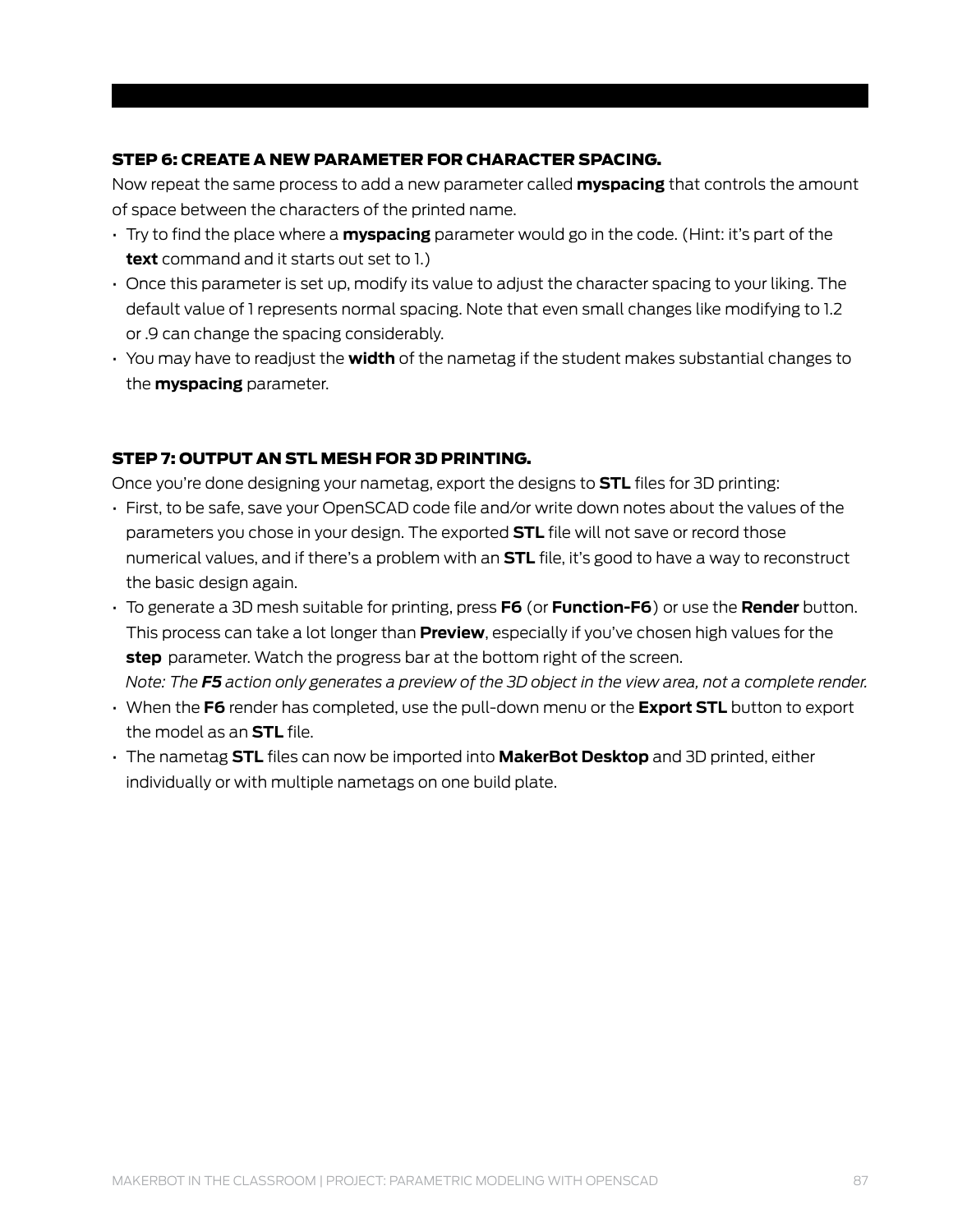## **CREATE:** WRITE OPENSCAD CODE FROM SCRATCH TO DESIGN A MODEL

In this project, you'll write your own OpenSCAD code from scratch, making use of parameters. You can make anything you want, but it's a good idea to start with a simple design such as creating a snowman or a box and lid.



 $\textcircled{\tiny{\textsf{m}}}$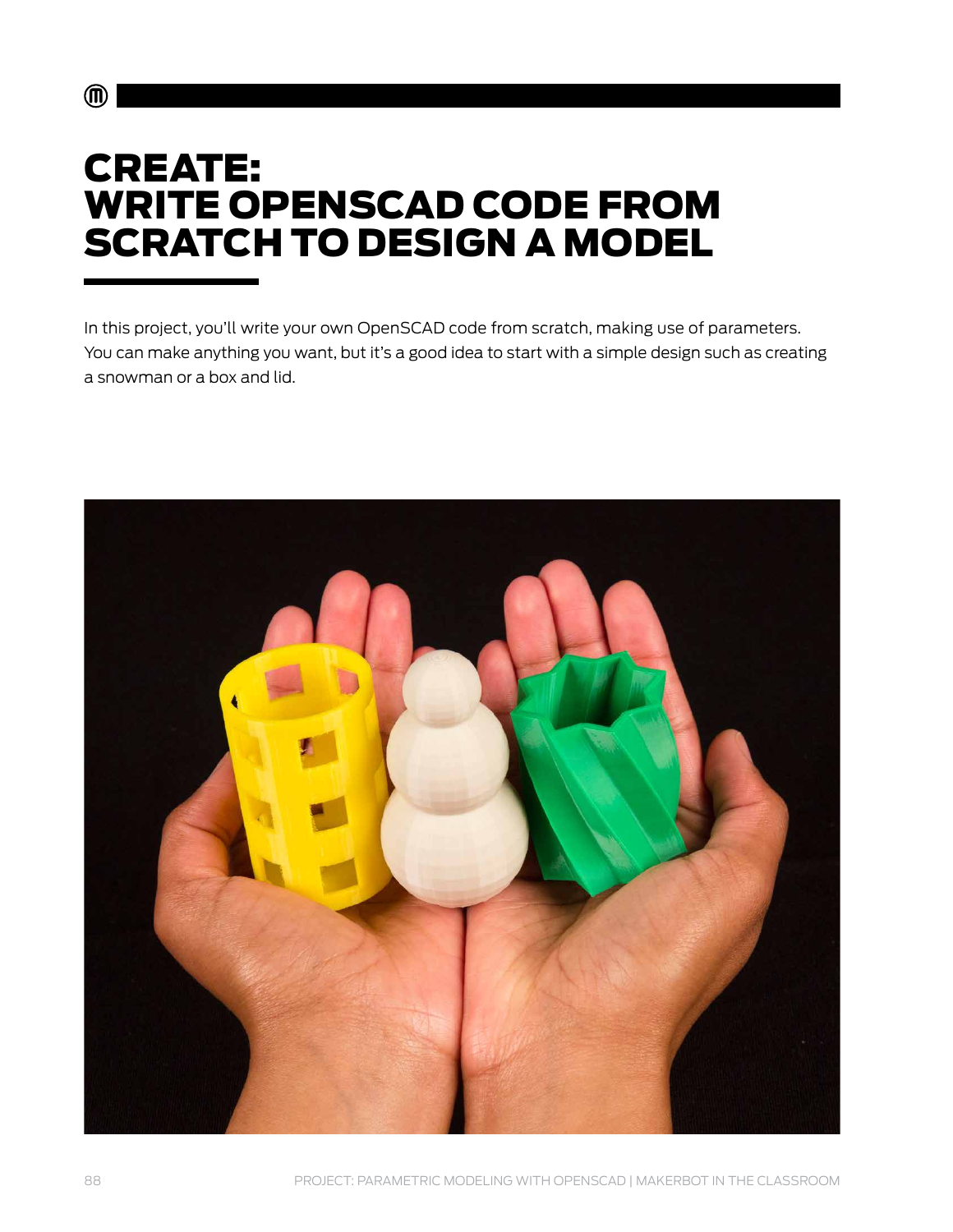#### Step 1: Plan, think, and code

- Before you start writing code, think about what you want to make. What parameters do you want to be able to modify in your design?
- While coding, watch out for missing semicolons, incorrect capitalization, misspellings, and paren theses that didn't get closed correctly.
- Save your work and compile with **F5** (or **Function-F5**) often. It's easier to **debug** code (fix problem sections) that has only one new line in it than it is to debug whole blocks of new code. If you compile more often, then you'll be able to target your bugs much faster.
- When approaching OpenSCAD code, it's a good idea to start by explicitly defining your parameters (**spacing = 1**). Then, if desired, go back and create variables for specific parameters that can be easily changed across your project (**spacing = myspacing; myspacing = 4**).

#### Step 2: Try new things

- OpenSCAD has a powerful polygon() function that you might find useful in your design. For more information, [see the OpenSCAD documentation about this function:](http://www.openscad.org/documentation.html)
	- <http://www.openscad.org/documentation.html>
- In addition to linear\_extrude(), there's a command called rotate\_extrude() that you can use to turn 2D shapes like squares, circles, and polygons into 3D rotated objects. It works a little unexpectedly, so be ready to do some experimenting. For more information, [see the OpenSCAD](http://www.openscad.org/documentation.html)  [user manual.](http://www.openscad.org/documentation.html)
- Advanced students can experiment with for() loops and if...then statements in their code, or explore how to use a module. For more information, [see the OpenSCAD user manual.](http://www.openscad.org/documentation.html)

#### Step 3: Export, print, test, repeat

- When you're done designing, press **F6** (or **Function-F6**) to render your mesh model, and then **Export STL** for printing.
- Test your model. Does it work the way you want it to? Are there any parameters that you can tweak to make it better, or anything that you want to add? Remember that 3D printing is great for iterating your designs. This means that you might not get a model exactly right on the first try. Every failure is a chance to learn something and make your design better. Be willing to try, fail, and try again until you get the results you want.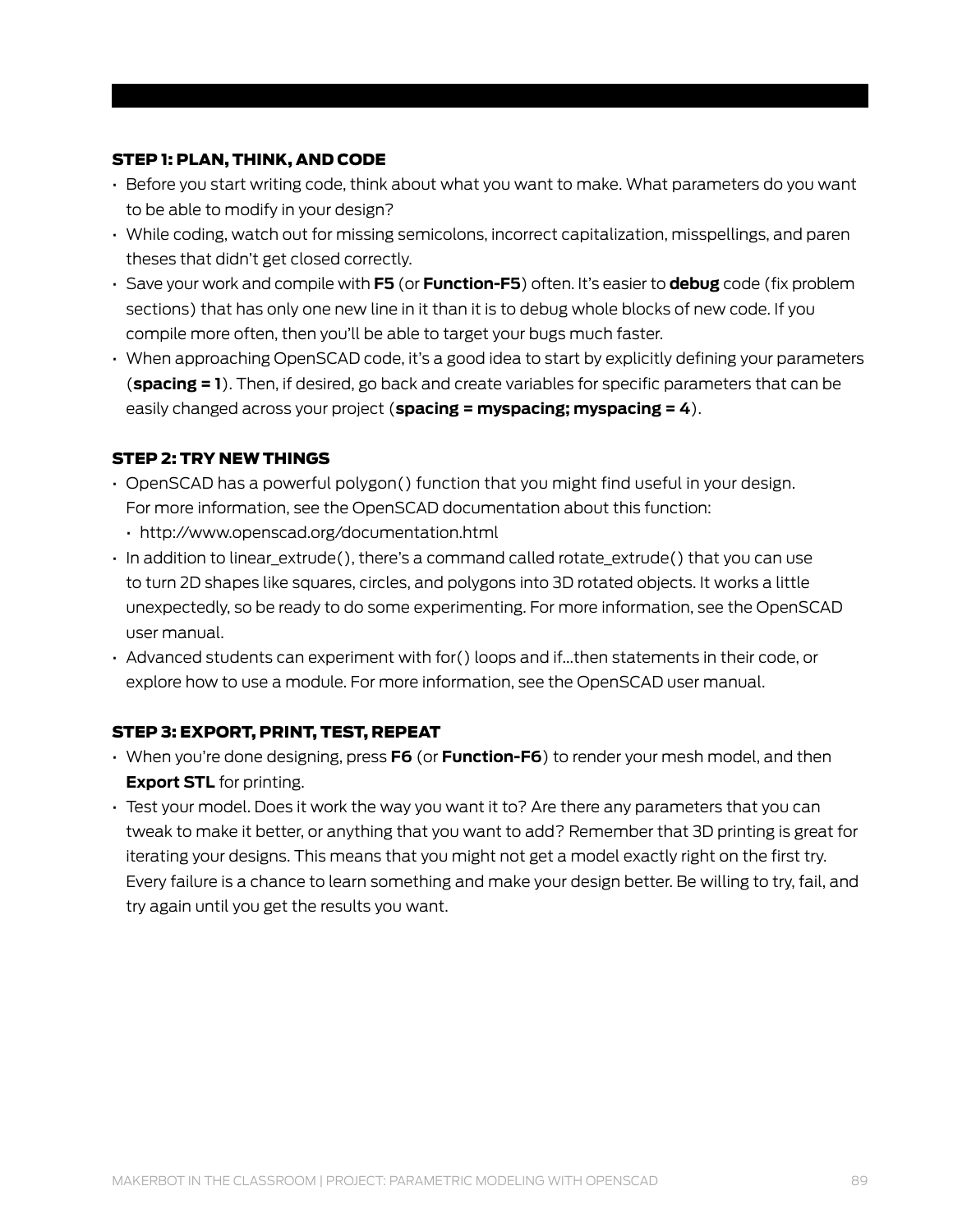# FURTHER ACTIVITIES: OPENSCAD AND THINGIVERSE CUSTOMIZER

### Activity 1: Modify OpenSCAD code FOR Thingiverse Customizer.

**Thingiverse Customizer** allows users to modify parametric designs without having to interact with OpenSCAD code directly. It's relatively easy to modify a design so that it can be used in the Customizer interface; the basic idea is to add comments to your OpenSCAD code that Customizer uses to create sliders and input fields for parameters.

#### **Materials**

• Computer with OpenSCAD and downloaded code file

### **Steps**

 $\mathbf{m}$ 

- 1. Review documentation on making a customizable thing at http://customizer.makerbot.com/docs.
- 2. Download code file **MakerBot\_NametagCode\_Project.scad** from the [MakerBot Learning](https://www.thingiverse.com/MakerBotLearning/about) [account](https://www.thingiverse.com/MakerBotLearning/about) on **Thingiverse**.
- 3. Compare with the same OpenSCAD code used in the **[Thingiverse Customizer](http://www.thingiverse.com/customizable/)** (select **View Source** from the lower right corner of the **Customizer** at the **MakerBot Learning** account).
- 4. Make modifications as you explore.

### Activity 2: Explore the trigonometry used in the nametag.

Have precalculus students investigate the function used in the wavy border design of the nametags:

```
function f(x) = 2*base + 
0.5*(height - 2*base)*(cos(frequency*x*360/(steps-1)) + 1);
```
In particular, what does each of the components of this function do to change the shape of the wave? Consider amplitude, frequency, and transformations. What would happen if the cosine function were replaced with the sine function? What other functions would make good nametag borders?

### **Materials**

- Knowledge of precalculus and basic trigonometric transformations
- Computer with OpenSCAD and downloaded code file